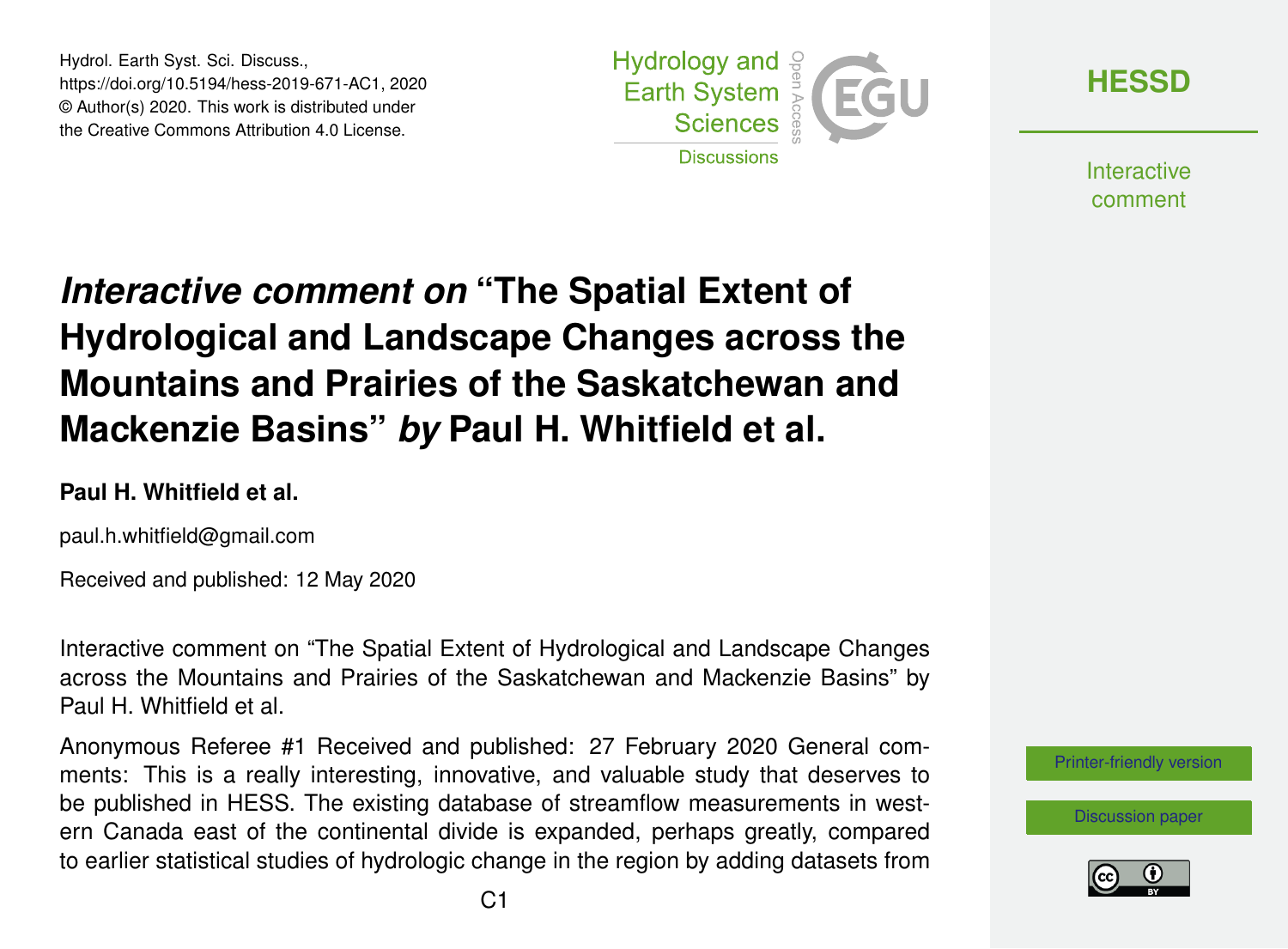streamgages that are only operated seasonally (i.e. not in winter). Some intriguing new analytical methods are introduced, in particular dynamic time warping. Further, Landsat imagery is interpreted alongside the statistical hydrology results, giving additional insights. The region itself also warrants close study in light of its size and, especially in its northern reaches, relative lack of study compared to many other places. Unfortunately, the manuscript doesn't seem to do a great job of communicating the work, and it has the feeling of being only half-finished, as explained in some detail in the specific comments below. I therefore recommended publication of this (potentially excellent) article pending major revisions that entail among other things an extensive ground-up rewrite.

Authors' response: We appreciate these comments and the reviewer's concerns. We have endeavoured to make substantive corrections and changes to address these concerns in the revised manuscript. The manuscript has been extensively rewritten, reorganized, figures have been modified and some additional figures and tables added to address this reviewer's comments and suggestions. —

Specific comments: The abstract feels clunky. There are unnecessary details (e.g. clarifying that the Landsat imagery analysis covers a different timeframe from the streamflow data analysis) while at the same time some of the big punch lines from the study seem to be missing.

Authors' response: We think that it is important to make the reader aware that the satellite imagery is for different periods of time than the streamflow. We have rewritten the abstract so that it is no longer 'clunky', at least in our opinion. As to the "Missing big punch lines", we chose to be careful to not overstate the results, and in revision have made several more forceful. —

There are odd writing choices (such as using both quotation marks and capitalization for "Streamflow Regime Types" and "Trend Patterns" when neither of these terms/concepts is new in any way). And some of it is just plain confusing.

## **[HESSD](https://www.hydrol-earth-syst-sci-discuss.net/)**

**Interactive** comment

[Printer-friendly version](https://www.hydrol-earth-syst-sci-discuss.net/hess-2019-671/hess-2019-671-AC1-print.pdf)

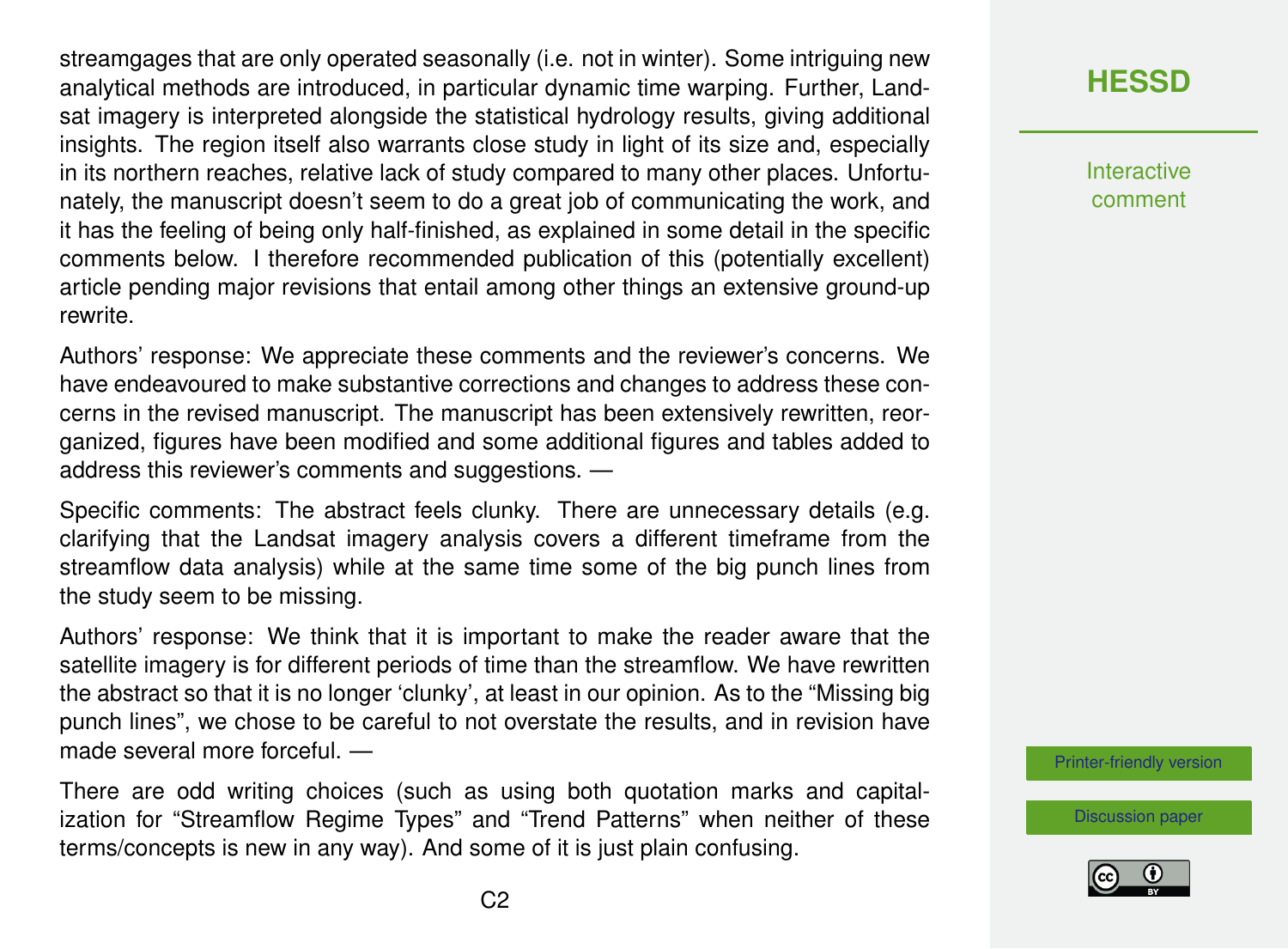Authors' response: We disagree with this comment. It is important that the reader understand when we are referring to members or either one of these two lists. In the revised abstract we have removed the quotation marks and capitalization but in the balance of the paper we use these to specifically refer to cluster/group membership. When the terms are introduced, quotes and capitals to highlight that we are using these terms in a very specific manner that is different from common practice. When used un-capitalized they are used with their common meaning. —

The use of data from rivers that are intermittent or ephemeral, because for example they're frozen completely or unmonitored in winter, is one of the more interesting and new aspects of this study. However, this dimension of the paper also feels like it hasn't been explored as much as it could and maybe should have. On the one hand, there may be a bit of missed opportunity here. The study doesn't seem to give much information on the main advantage of this approach, specifically, that it could hugely increase the sample size by pooling results across both perennial and intermittent/seasonal rivers; I don't see any numbers in the article about how much the available dataset is expanded by using this philosophy?

Authors' response: We agree that this is a key aspect of the paper since most studies only use stations with perennial flow and hence temporary streams are often overlooked. A classic trend study would have a few stations with perennial flow, and a common time window. The present study uses data from a large number of stations and includes both perennial and temporary streams, and does not use a common period of years. The revised manuscript provide details that address these points. Additional plots were added to the supplementary material to demonstrate missingness and dataset size for both continuous and seasonal stations. Text has been added to provide both more detail and more emphasis on the importance of this. —

And one of the most interesting questions that could be addressed in a study applying statistical change analysis to streamflow data from seasonal cold-regions rivers would be whether there have been changes in the annual no-flow duration and/or its dates of

#### **[HESSD](https://www.hydrol-earth-syst-sci-discuss.net/)**

Interactive comment

[Printer-friendly version](https://www.hydrol-earth-syst-sci-discuss.net/hess-2019-671/hess-2019-671-AC1-print.pdf)

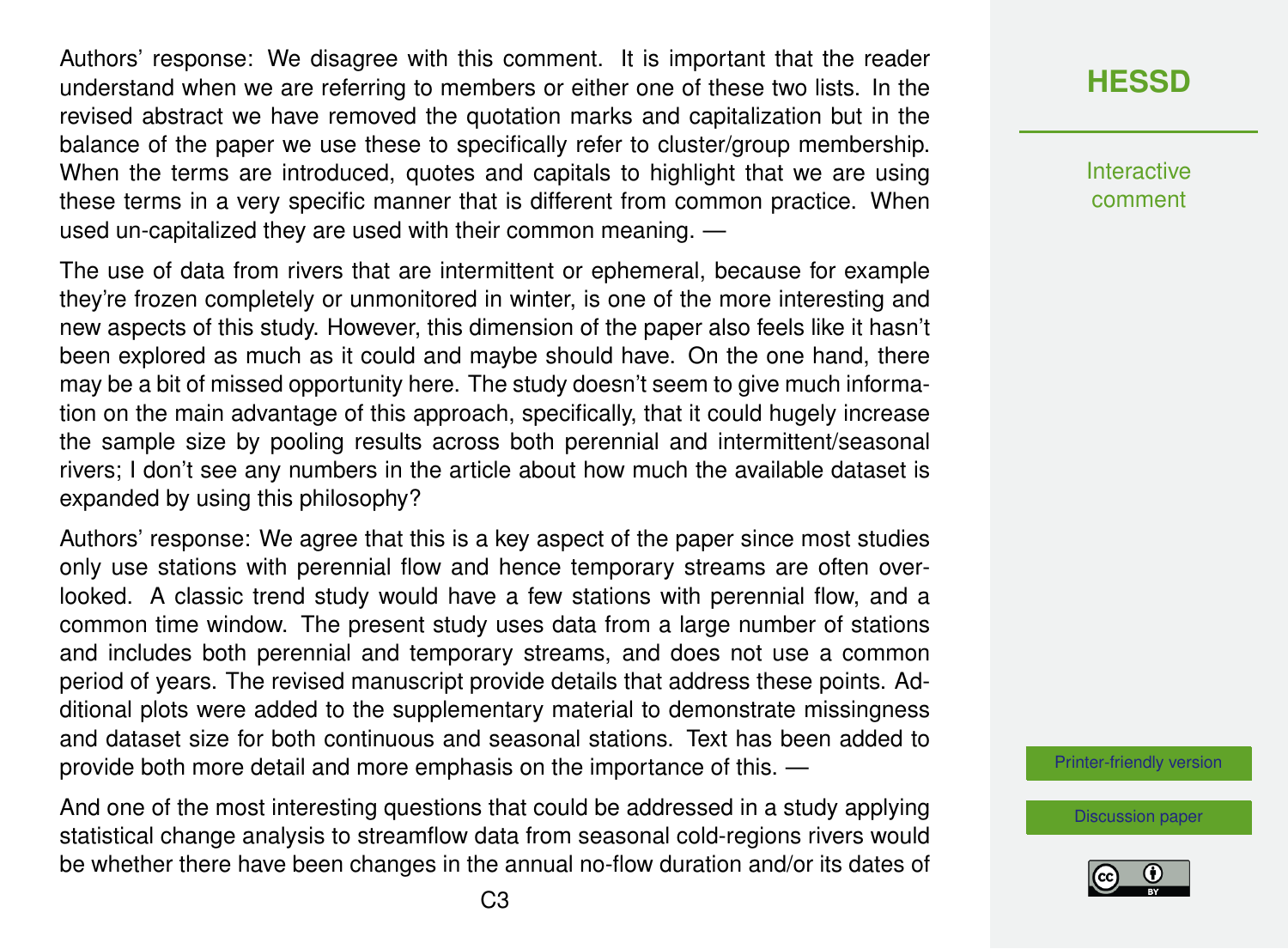onset, etc; that hasn't been tackled here at all as far as I can see.

Authors' response: While we agree that this would be interesting, investigating no flow duration and its onset is far more complicated than the reviewer may expect. Data suitable for a no flow duration associated with winter is rare as most seasonal stations cease operation at the end of October and do not start until the following April. No flow also occurs in the both the cold and warm season in many of the seasonal stations, but addressing it is beyond the scope of the present paper. —

At the same time, the approach used (if I understand it correctly) has the disadvantage of looking only at the common seasonal period between each streamgage time series, which means that wintertime flow measurements are not considered; that's the tradeoff.

Authors' response: This is the case. The common element used to compare data from these stations is a seasonal time window that is common to all stations, the "annual common time window". Where data exists outside the window as at some stations, analysis is reported at the station level but all comparisons use the same seasonal window. In several places we comment that members of a Trend Pattern with continuous data share the same trend pattern outside the common window. The use of a common seasonal time window not a disadvantage as it provide the opportunity to compare data from a much large number of locations. —

While some of the rivers in the study don't flow in winter, many do. Given that some of the stronger changes in climate and hydrology at high latitudes and cold regions generally are being experienced in winter, certain important phenomena could be missed using this approach. That fact doesn't necessarily reduce the "publishability" of the paper, but it does imply that a clearer statement of scope and purpose ought to be made. Maybe I've just missed it (a real possibility given the clunky writing and organization of the paper) but I don't see anywhere in the title or abstract that the study is limited to the warm season and it doesn't look like there's much discussion in the paper as a whole of what this limitation means.

## **[HESSD](https://www.hydrol-earth-syst-sci-discuss.net/)**

**Interactive** comment

[Printer-friendly version](https://www.hydrol-earth-syst-sci-discuss.net/hess-2019-671/hess-2019-671-AC1-print.pdf)

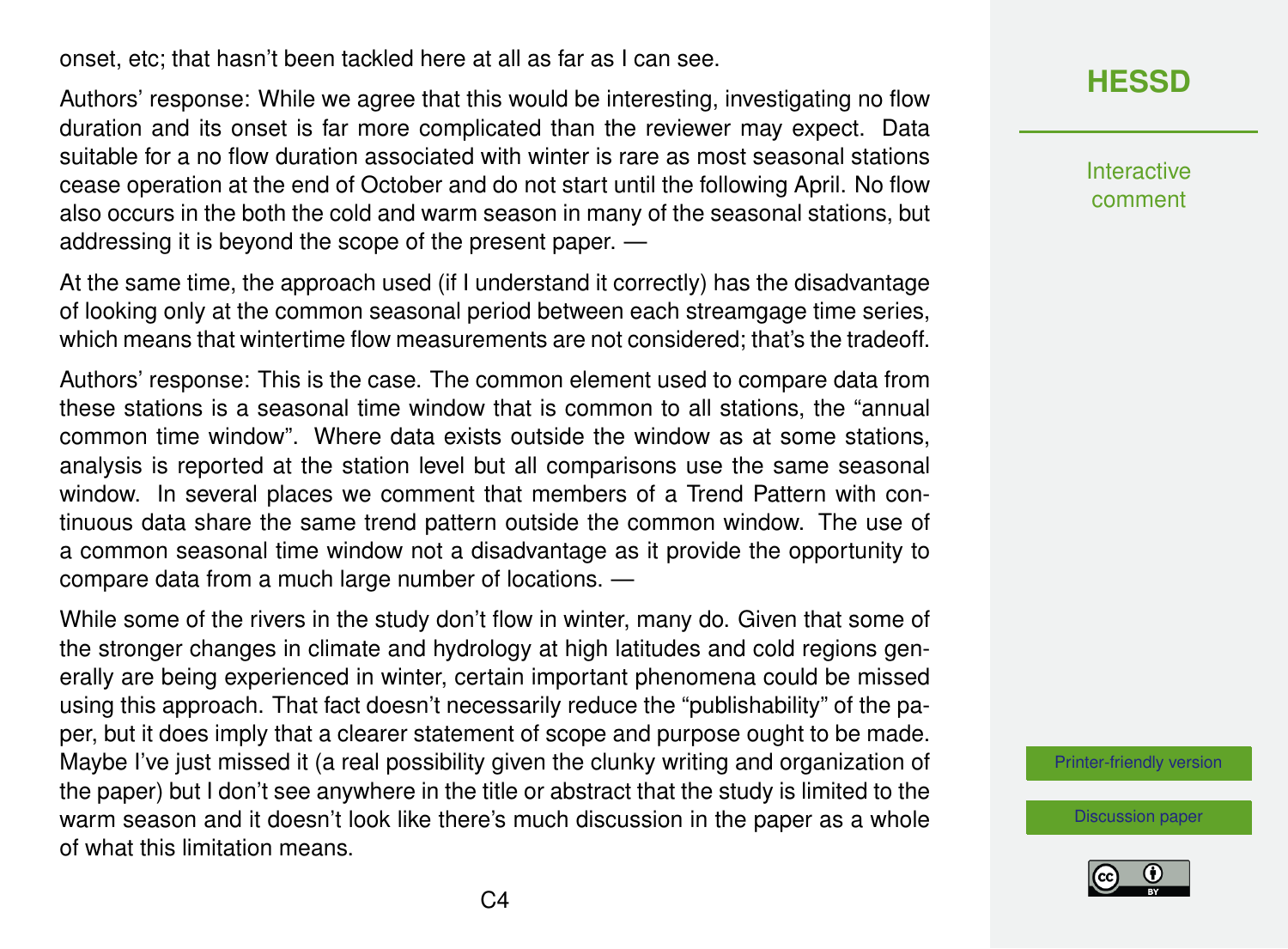Authors' response: In the revision we highlight the numbers of station and years included in this approach vs a common time period. We make the point in the abstract that the seasonal data is collected in the warm season. Could important phenomena be missed using this approach? This is probably the case for every trend study, but we clearly explain and limit what we are examining and how and others may wish to hypothesize further and conduct additional analysis. The increase in winter streamflow in the north is noted in the paper, and the fact that detecting trends in only the warm season created clusters where the winter streamflow was also increasing. Some text has been added to emphasize this point. —

Lines 100-103, phrases like "by integrating different forms of data, which previously had only been treated separately and individually" and "By linking continuous and partial year data from a large number of hydrometric stations using only warm season data three important questions are addressed. . ." I worry that many readers might feel that simply using data from summer, or looking at Landsat data alongside the streamflow data analysis, doesn't really count as "data integration," which might be taken to mean something more ambitious than what was done here. It might be safer to simply say that an unusually large and diverse dataset was considered.

Authors' response: We have made wording changes, where appropriate, to make the data availability clear. We more carefully describe the nature of the 'integration' that is achieved. We added a figure to the main text identifying the large basins and the names of important rivers and the locations of continuous and seasonally operated stations. Figures showing missingness and data availability, for continuous and seasonally operated stations were to the supplementary material so that the reader will be able to see the complete data picture; basically a common time window approach would be limited to a ∼25 year period for only ~130 sites. —

Not clear what lines 134-135 are intended to mean; typographical error?

Authors' response: Indeed a typo. Should read: A threshold of p<0.05 is used in tests

**Interactive** comment

[Printer-friendly version](https://www.hydrol-earth-syst-sci-discuss.net/hess-2019-671/hess-2019-671-AC1-print.pdf)

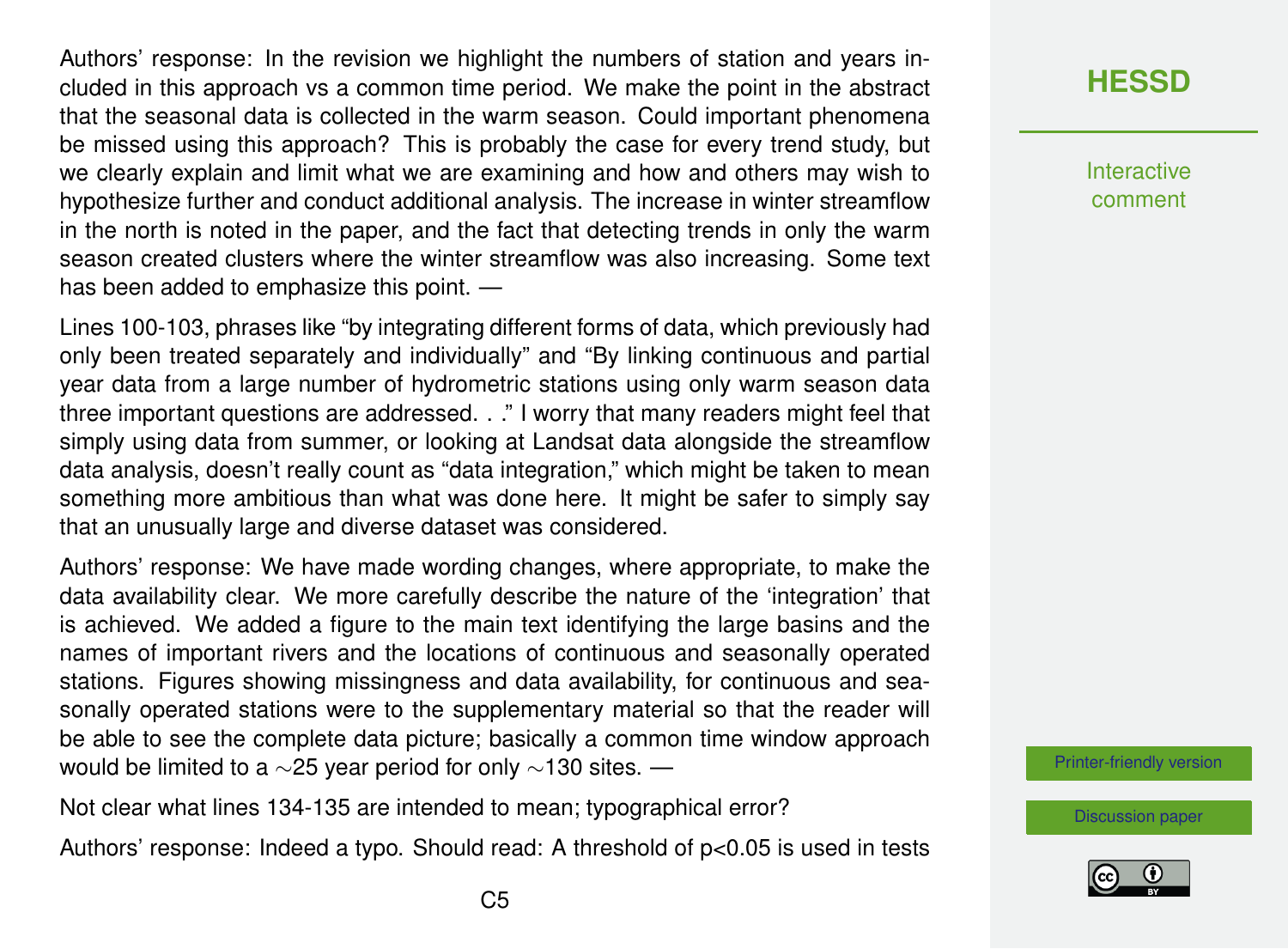of significance, and 5% is used as an indicator that the number of trends exceeds the number that would be expected by chance alone. —

The idea of not using a common period of record across all the streamgages runs contrary to almost all work in this field. That doesn't necessarily mean it's wrong, but it does seems likely to be viewed as a problem by some readers, and the subject probably requires more attention than it's been given in the article. For example, the authors write on lines 138-144 that "Because the periods of record, rather than a common period, are used it is not possible to compare the magnitudes of trends among the stations. Instead, the analyses are restricted to determining the existence of significant trends in individual five-day periods in (five-day) periods 23 to 61 (of 73), as shown in Figure 1 and 2." In addition to being a clunky and hard-to-read sentence, its logic seems doubtful. If the magnitudes of trends are not comparable between stations, why would the existences of trends be? One problem is statistical. Determining the existence of trend using a statistical significance test (as done here) simply amounts to a measure of the magnitude of the observed trend relative to what you'd expect to see purely by chance; the concepts of magnitude and existence can't be completely separated as the manuscript seems to suggest they can. Another problem is physical. There's a reason why statistical hydrology and climate studies of this sort normally focus on a common period of record, to ensure apples-to-apples comparisons. Especially in light of the fact that the minimum period of record seems to be a reasonable but not great 30 years, the observed trends could simply represent decadal (e.g. PDO) climate regime shifts, and because there's (apparently) different 30-year periods between the records, figuring out what these different trends at different stations actually means seems messy. There have been some studies that have gotten away with using (slightly) mixed periods of records, but these have been very geographically tightly focused studies of a dozen streamgages or less and evaluated those data in depth for very particular phenomena of interest. In such a large-scale pattern-recognition study as that presented here, though, it's not clear this works. A stronger case should be made for it, or at least a discussion giving better clarity on the pros and cons.

#### **[HESSD](https://www.hydrol-earth-syst-sci-discuss.net/)**

Interactive comment

[Printer-friendly version](https://www.hydrol-earth-syst-sci-discuss.net/hess-2019-671/hess-2019-671-AC1-print.pdf)

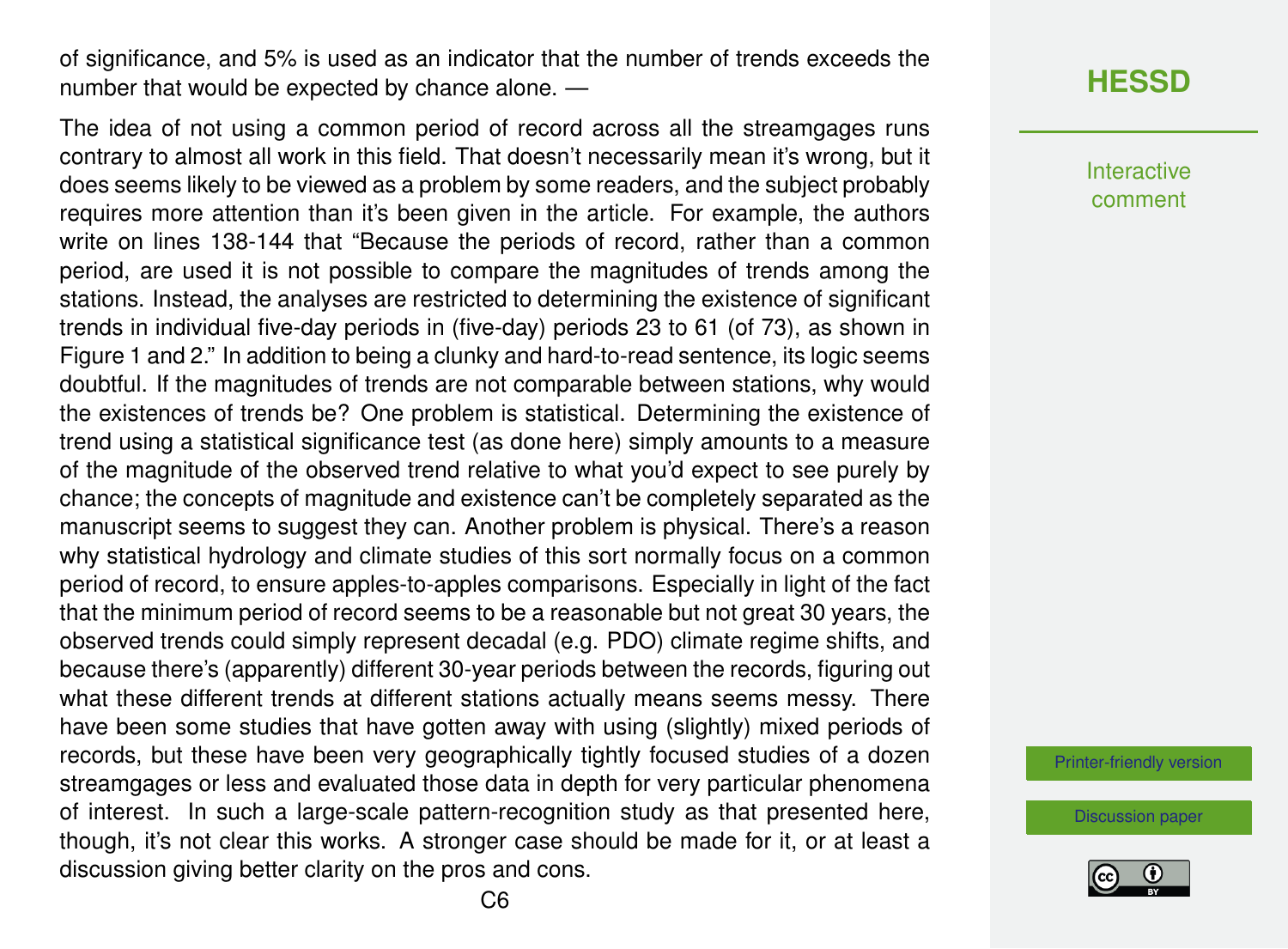Authors' response: The main response to this comment is that this is indeed the novelty of this manuscript. We totally agree that if the interest was in determining trend magnitudes that a common time window and complete annual records would be used. Even if this is the case, however, the trends that are detected may be inappropriately interpreted as trends over time result from complicated changes within the climate system and include shifts in climate indices [AMO, NAO, PDO, and ENSO] that confound attribution. In the present study we simply focus on whether or not the five day periods on the common time window demonstrate a coherent trend pattern. Stations may not show a pattern for many reasons, the available record may be too short in some cases, but the trends reported are those present in each dataset. The reviewer should understand that this approach is also an apples to apples comparison just different to how many studies are done. We accept that our approach may be perceived as contrary to much of the work in the past. While we agree that it would be nice to have the most common apples to apples comparison even a common time window does no guarantee that that is achieved. Selecting a particular block of years does not guarantee that any trends that are detected are attributable to warming climate since the climate system is complex and variable. In our approach we focus on changes in the seasonal pattern of streamflow and whether those patterns have a spatial pattern. We disagree with the reviewer with respect to their point on separating trend magnitude and direction. These are not completely coupled. It is reasonable to separate direction from magnitude; in fact asking the question "Is there a trend?" does not imply a need to know how large. The nonparametric Mann-Kendall is used to analyze whether a series is consistently [monotonically] increasing or decreasing but itself does not resolve magnitude. To be able to compare magnitudes it would indeed need to have a different apples to apples basis. This has been noted in the text. —

Lines 184-187, motivating the use of dynamic time warping: "The timing of inflections does not affect the clustering, hence the effects of latitude and elevation that often result in misclassification of hydrographs because of timing differences are avoided, which is important in a spatial domain of the size being considered here." That's fine

#### **[HESSD](https://www.hydrol-earth-syst-sci-discuss.net/)**

**Interactive** comment

[Printer-friendly version](https://www.hydrol-earth-syst-sci-discuss.net/hess-2019-671/hess-2019-671-AC1-print.pdf)

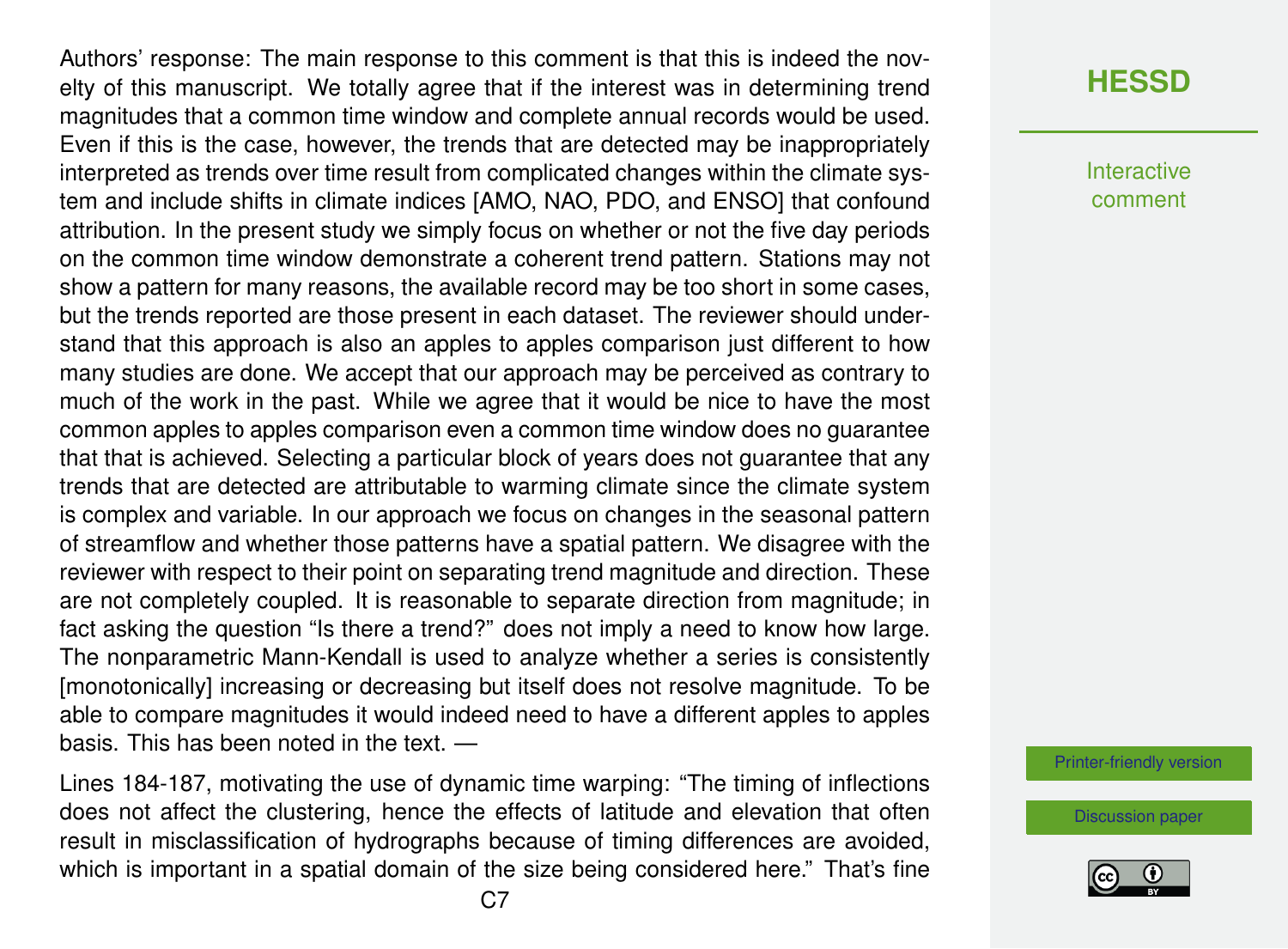as far as it goes, but the apparent down sides of such an approach should also be clarified for readers. Differences in timing and magnitude are basic identifying characteristics of a watershed's hydrologic regime and represent real differences in climate and watershed hydrology.

Authors' response: The text has been expanded to and clarified. The point is that a common process, for example snowmelt, has different timing with latitude and elevation, and therefore classifications need to not confuse generating processes because of timing differences. —

Lines 195-197, speaking of statistical trend analysis: "Since these were comparing periods separated by 360 days, autocorrelation was not expected and therefore prewhitening was not applied." Careful here – there's a significant body of literature on the question of whether pre-whitening is or isn't needed in statistical analysis of streamflow for climate trends. It seems like the verdict is still out, but some would view the

Authors' assertion are being a basic technical error, at least without further analysis to quantify autocorrelation across years. Again, it looks like some more detailed analysis and more careful wordsmithing are needed.

Authors' response: There is indeed a large body of literature on prewhitening. It is very clear that when data are closely spaced in time such as daily and hourly observations, or when the time series is assembled from large numbers of samples [annual mean streamflow] the data may be expected to be autocorrelated. It is much less clear of how to apply it in datasets where autocorrelation is low and many cases not significant. We have examined this for many cases over the past decades; in most rivers only about 15% of the cases show autocorrelation when more than 100 years of data are available. With 60 years of data less than 10% of the cases have significant autocorrelation. Just for clarity, we took rivers with long records and sampled them every five days and calculated the autocorrelation for each of the 73 'slices' and compared those to the

#### **[HESSD](https://www.hydrol-earth-syst-sci-discuss.net/)**

**Interactive** comment

[Printer-friendly version](https://www.hydrol-earth-syst-sci-discuss.net/hess-2019-671/hess-2019-671-AC1-print.pdf)

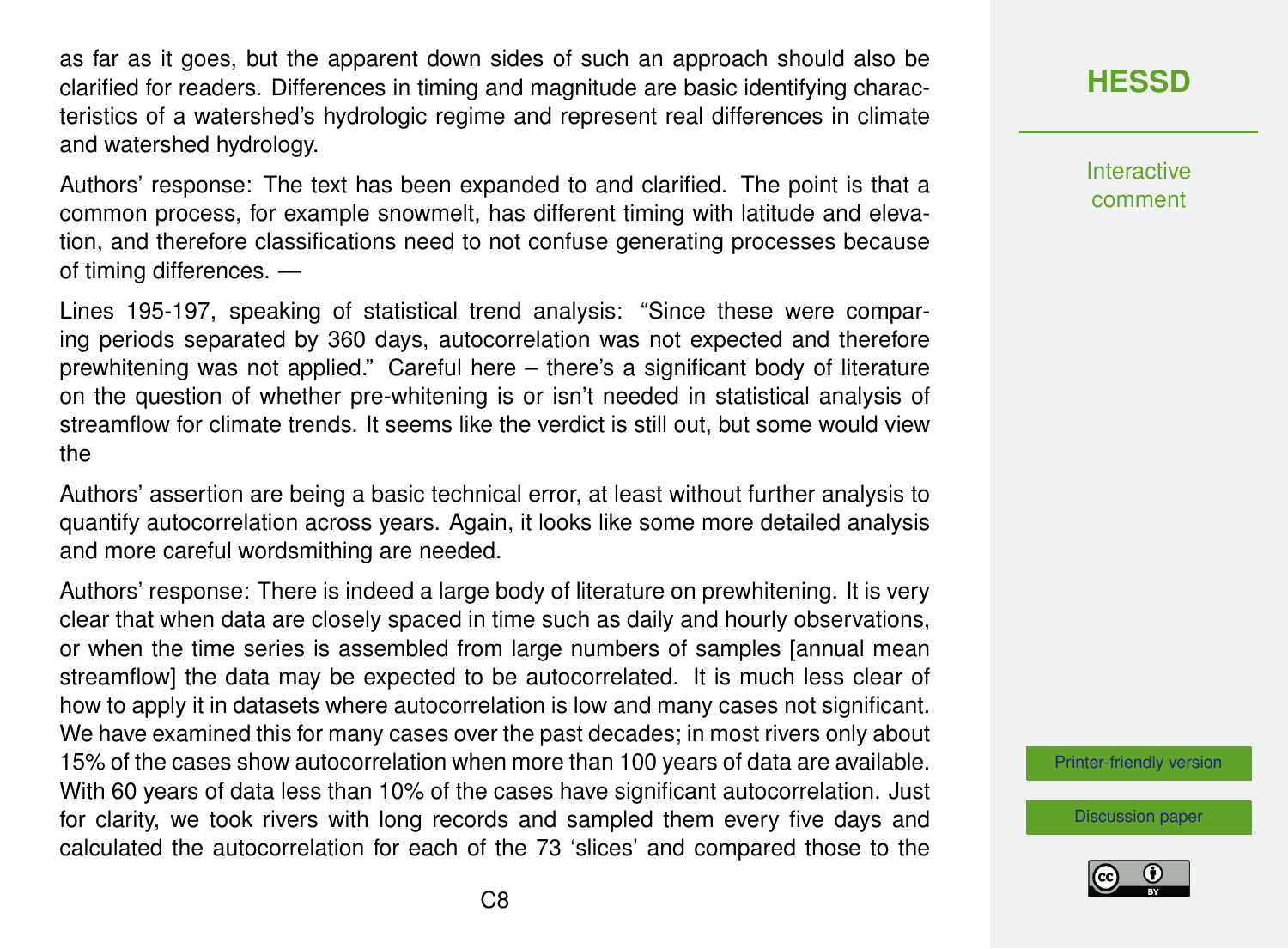level of significance determining the proportion that exceed the significance threshold (∼0.19). The autocorrelations that do exceed the thresholds are small (∼0.2 to 0.25). So, in our opinion it is better to treat all the datasets in the same fashion and not introduce additional complications either by prewhitening all the cases because a few cases have signification autocorrelation or prewhitening some and not the majority. A few lines have been added to the manuscript to reflect this. —

The explanation of dynamic time warping is inadequate (lines 122-133). This is a really interesting idea that has not seen much if any application in hydrology and is presented in the paper as one of its main elements. Much more detailed description of it would be useful for readers. Right now, there's just one sentence of explanation and a reference to the R package used to run it. It's also not clear how the cluster analysis the authors perform using dynamic time warping relates to the cluster analysis they perform using conventional k-means analysis. Are both used in the same way, as checks on each other? Or for slightly different purposes?

Authors' response: We have added some additional text and an additional component to the Figure to better explain the method. —

More broadly, the overall descriptions of the methods and their rationales feel a little murky, meandering, and internally inconsistent. The numerous typographical mistakes, grammatical errors, and poorly written sentences don't help, making the manuscript unnecessarily difficult to read and understand at points. It also feels like the paper is longer than it needs to be for its content, or maybe it is merely a matter of organization. Reorganizing the material more clearly into finer subsections with clearly worded and specific headings might help. The starting point would be to have separate "data" and "methods" sections. I suggest the authors rewrite the methodological explanation and justification from scratch and maybe consider a ground-up rewrite of the entire article focusing on making a clear case for the chief outcomes they want to communicate.

Authors' response: We revised the methods to provide the reader with more information

#### **[HESSD](https://www.hydrol-earth-syst-sci-discuss.net/)**

**Interactive** comment

[Printer-friendly version](https://www.hydrol-earth-syst-sci-discuss.net/hess-2019-671/hess-2019-671-AC1-print.pdf)

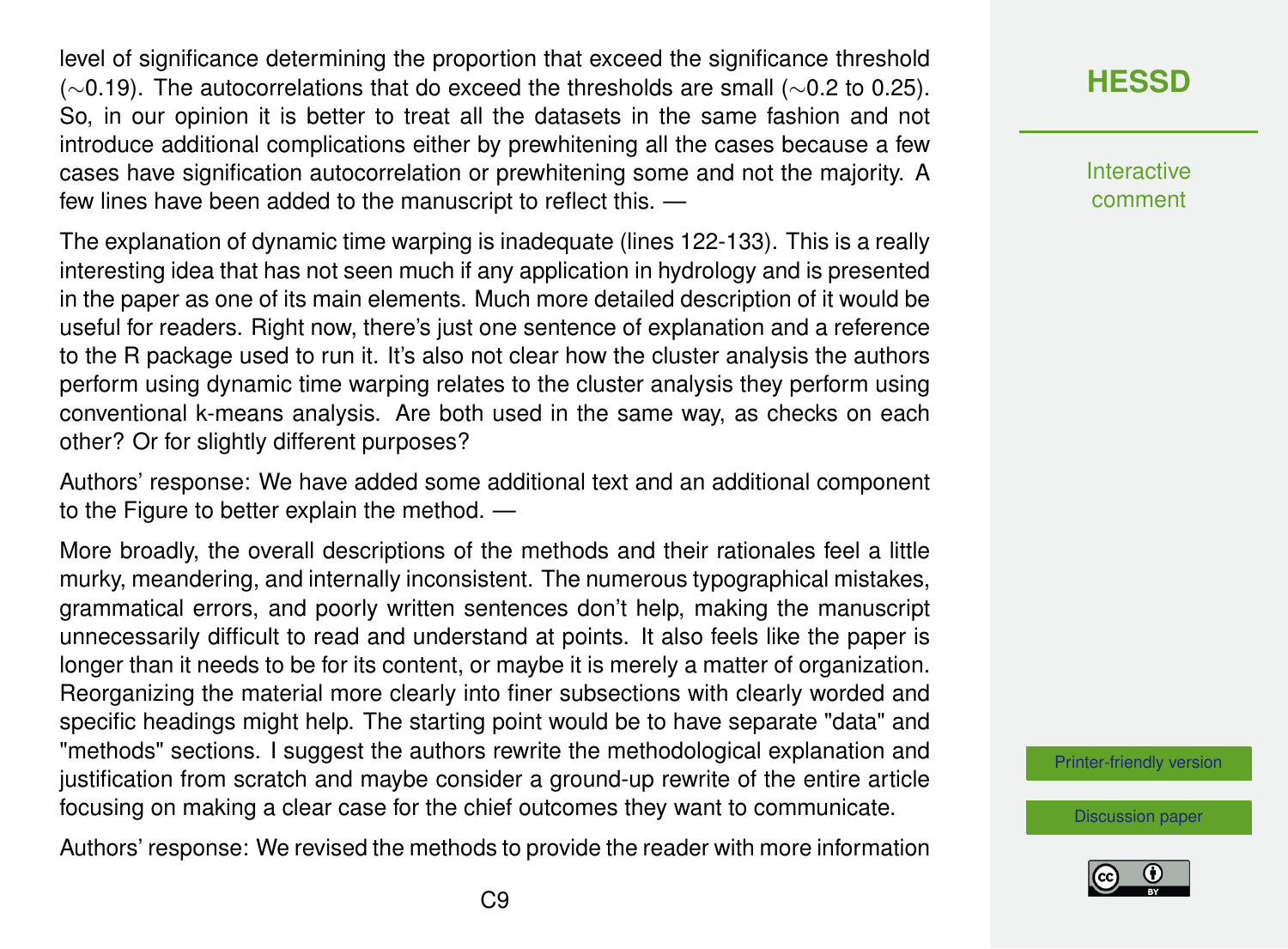about the data and analysis. —

Lines 578-581, "Many studies that seek to explore change perform many analyses simply to see what falls out. The approach used here is targeted to assess which aspects are changing and why, the basic element being the hydrological response that depends upon the key streamflow-generating processes in each basin." Perhaps it was not the Authors' intention, but this passage seems to come across like a somewhat ungracious and perhaps inaccurate description of earlier work in the hydrology and climate communities. There are many change studies that have performed extremely well-designed and very tightly focused analyses. The authors could also be setting the bar rather high for themselves by framing their study relative to previous work in such elevated terms; it may be in their own best interest to reconsider that choice.

Authors' response: While it might be ungracious, this is a classic problem in the literature despite there being many well designed studies. We have rewritten the text to make the point in a more gracious manner. —

There are a couple of assertions in the paper, about a claimed resilience of mountain rivers to climate change, that seem likely to be controversial and may undermine its credibility as a whole with readers. Lines 812-817 say, "Using a modelling approach, (Bennett et al 2012; Schnorbus et al 2014) demonstrated that detecting climate driven changes in basins in the British Columbia Rocky Mountains were difficult because of interannual variability. Despite the ongoing deglaciation in the mountains of the west (Clarke et al 2015) basins in the Canadian Rockies can be resilient to change (Harder et al 2015, Whitfield and Pomeroy 2016)." Then again around line 923 or so we have, "Mountain basins appear to be resilient to change." These statements seem inconsistent with a lot of work in the region. A few examples are Jost et al, HESS, 2012; St. Jacques et al, Canadian Water Resour. J., 2014; St. Jacques et al, Geophys. Res. Letters, 2010; Fleming and Weber, J. Hydrol., 2013; Fleming and Dahlke, Canadian Water Resour. J., 2014; Najafi et al, Geophys. Res. Letters, 2017; and Clarke et al, Nature Geoscience, 2015. Additionally, I don't think Bennett et al **[HESSD](https://www.hydrol-earth-syst-sci-discuss.net/)**

Interactive comment

[Printer-friendly version](https://www.hydrol-earth-syst-sci-discuss.net/hess-2019-671/hess-2019-671-AC1-print.pdf)

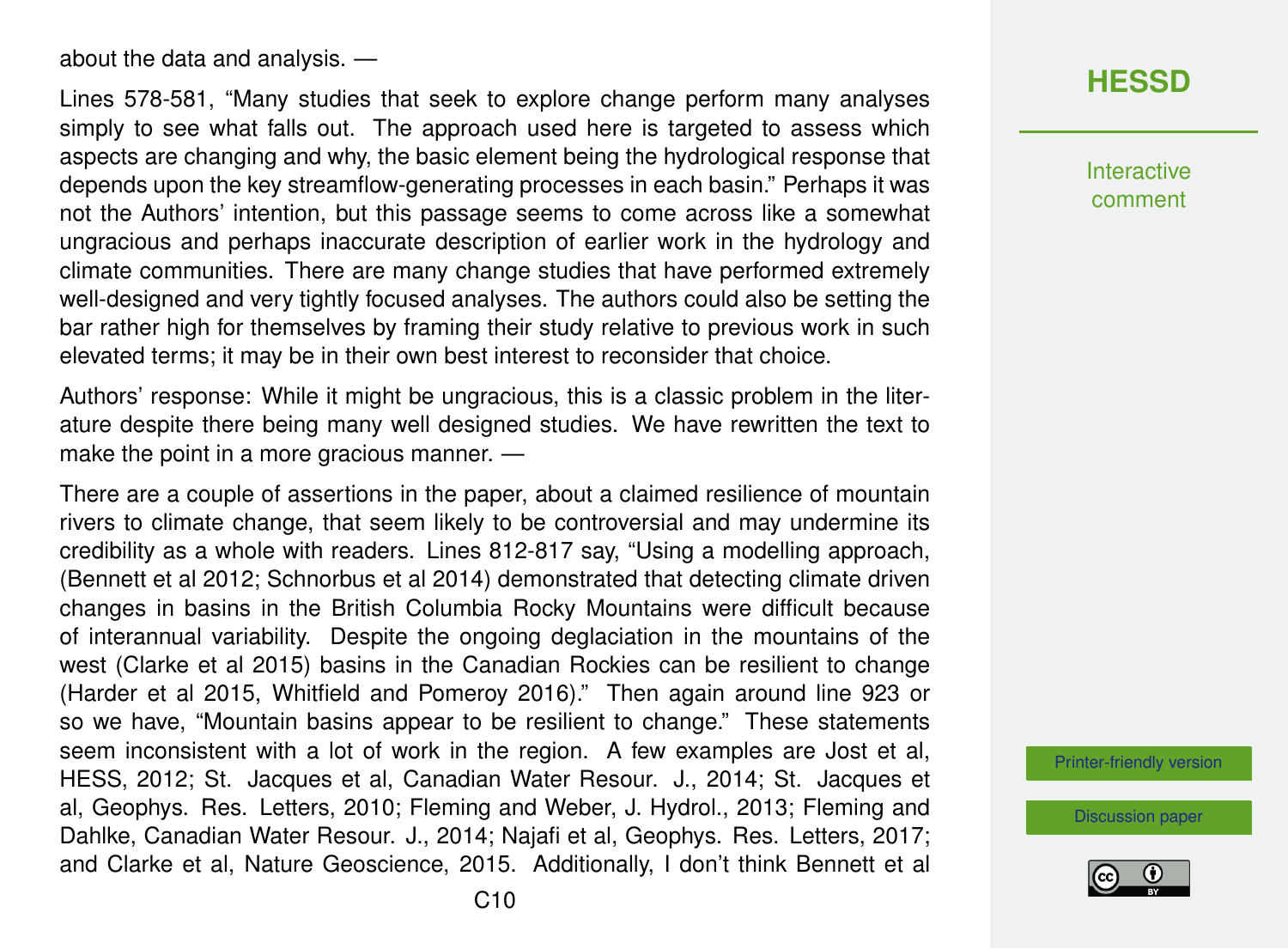2012 and Schnorbus et al 2014 said quite what the authors of this submission seem to be ascribing to them, because both those papers clearly identified expected changes in hydrology from climate change.

Authors' response: We modified wordings to specifically relate this to our results. While we disagree with the reviewer's comment about our interpretation of the papers by Bennett et al and Schnorbus et al. we did change 'interannual variability' to "uncertainty". Bennett et al (2012) state that based on their model projections "For the 2050s time period, runoff anomalies examined for winter had the largest range in GCMs over other seasons, emissions scenarios, and the hydrologic parameterizations, in that order, with an average range for all basins of 84%, 58%, and 31%, respectively." Schnorbus et al 2014 state in their conclusions that "There is a high degree of consensus for a decrease in summer precipitation in southern BC (CR and UCR). Summer precipitation results for north-eastern BC (the PR) are more ambiguous." Versus. "Runoff changes in the three areas vary spatially and seasonally and generally reflect snow and precipitation changes and topography based temperature gradients." And "The degree to which the MD site transitions from a glacial–nival regime to strictly nival regime by the mid-21st century is potentially underestimated in the current study." Additional text has been provided to specifically indicate that the changes we observe in the mountains are different from other relevant published work. —

Plus, these assertions seem contrary to the general understanding in the hydrology and climate change communities that mountain regions are particularly susceptible to climate change, though of course such a general truism isn't necessarily applicable everywhere. At least part of the problem may be what seems to be a logical error in interpretation. On lines 923-927 we have, "These basins demonstrate several hydrograph types but generally lack structure in trend patterns. Individually, these basin do show periods with increases or decreases in streamflow consistent with freshet timing changes, as has been reported elsewhere, but there is sufficient inconsistency among the basins to define a specific pattern." I guess the idea here is that if there isn't clear

# **[HESSD](https://www.hydrol-earth-syst-sci-discuss.net/)**

Interactive comment

[Printer-friendly version](https://www.hydrol-earth-syst-sci-discuss.net/hess-2019-671/hess-2019-671-AC1-print.pdf)

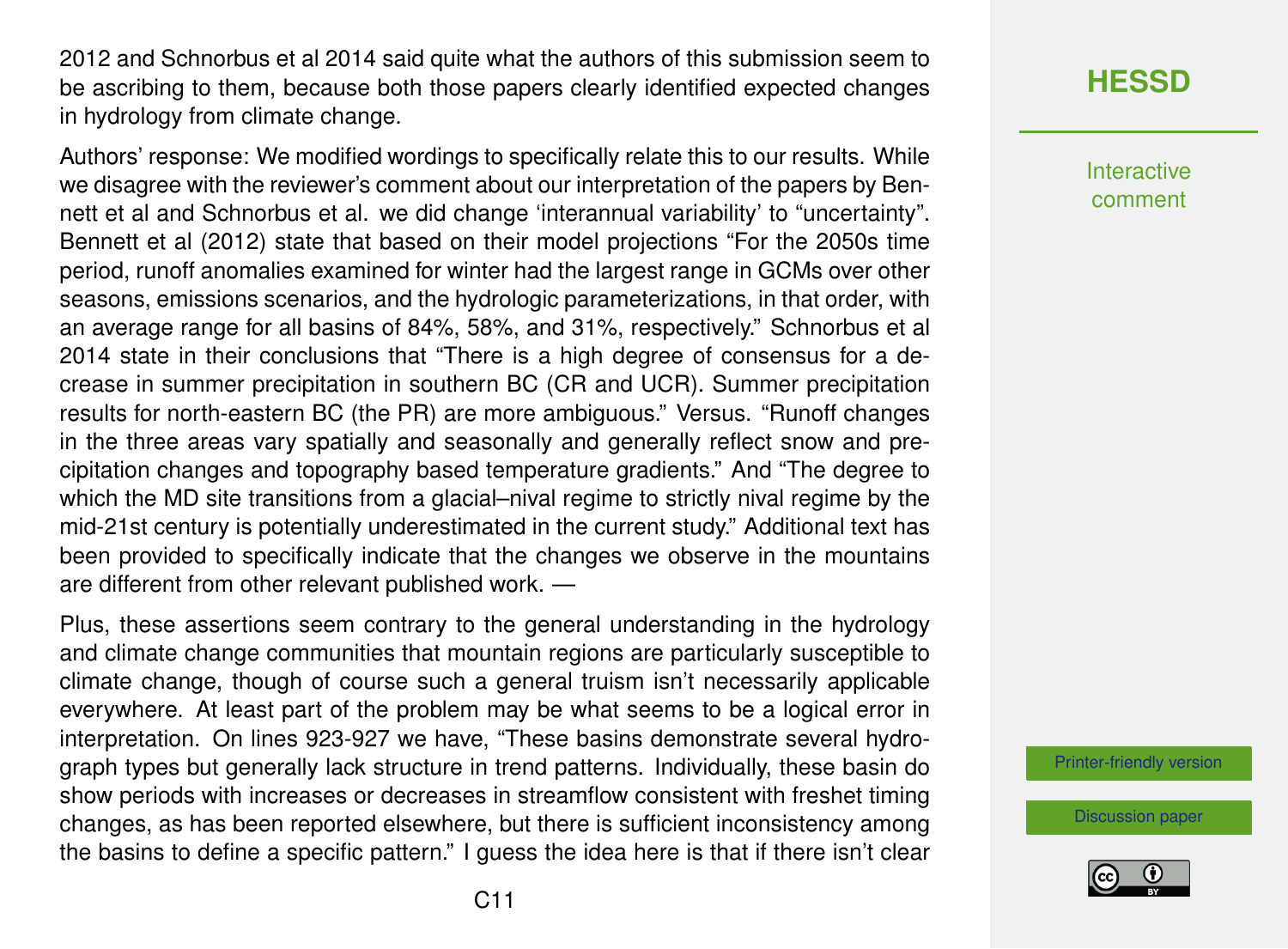spatial consistency in trends, then there are no real trends, and the mountain region considered here is (therefore, in this view) resilient to change. But watershed properties influence hydrologic trends resulting from climate change, producing major trend variability between basins. Glaciers in alpine watersheds are a really well known example, and a relevant one in light of the fact that huge ice fields are at the headwaters of many rivers draining eastward off the Canadian Rocky Mountains and that are presumably considered in this article. For background and examples see Jansson et al, J. Hydrol., 2003; Fleming and Clarke, Can. Water Resour. J., 2003; Dahlke et al, HESS, 2012; Jost et al, HESS, 2012; Baraer et al, J. Glaciology, 2012; Fleming and Dahlke, Can. Water Resour. J., 2014; Moore et al, Hydrol. Proc., 2009; Stahl and Moore, Water Resour. Res., 2006; Stahl et al, Water Resour. Res., 2008; Fleming et al, Advances Water Resour., 2016; Casassa et al, Hydrol. Proc., 2009; Li et al, Hydrol. Proc., 2010; O'Neel et al, Climatic Change, 2014; O'Neel et al, Bioscience, 2015. Maybe the mountains of western Canada are, as the authors of this study suggest, more resilient to change than had previously been thought, but if so, it feels like a much more convincing case for it has to be made with complete and accurate referencing of the relevant literature.

Authors' response: In our opinion, there is no logical error. Warming in mountainous areas has the potential to result in large hydrologic change and that has been widely reported as the reviewer indicates. We make the case that when comparing stations that are closely located in space, with either similar or dissimilar streamflow generating mechanisms, one should expect that the seasonal pattern of changes would be similar. This is a different perspective to many of the papers the reviewer lists. There is no question that glaciers are melting, but this does not always result in changes in seasonal patterns of streamflow. The fact that there is inconsistency is what is important; however, that does not mean that there are no trends. We added some text to emphasize these differences. —

The discussion of interannual/interdecadal climate variability like ENSO and the PDO

#### **[HESSD](https://www.hydrol-earth-syst-sci-discuss.net/)**

**Interactive** comment

[Printer-friendly version](https://www.hydrol-earth-syst-sci-discuss.net/hess-2019-671/hess-2019-671-AC1-print.pdf)

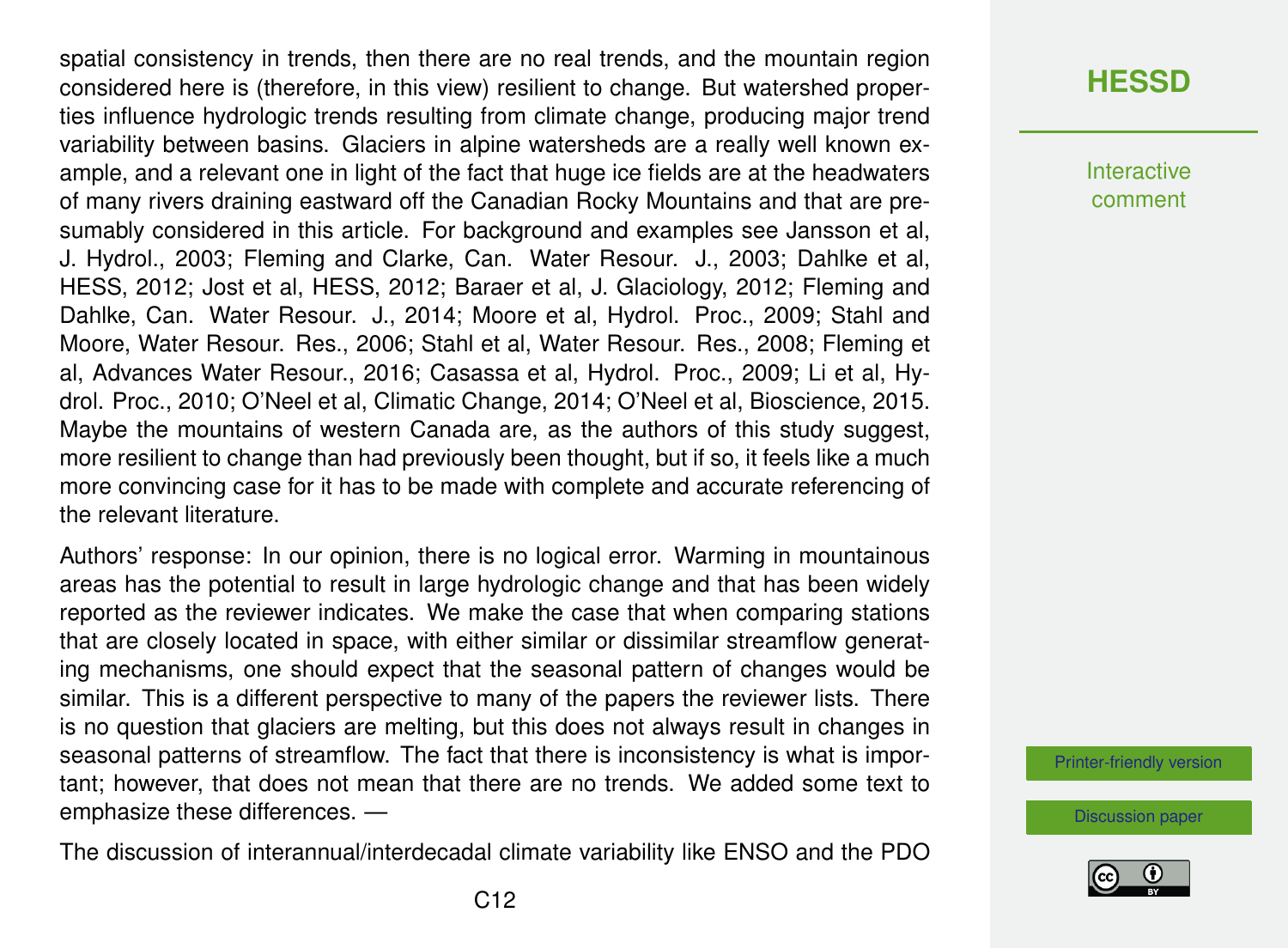on lines 829-837 is inadequate. The reference to these phenomena as "climate signals" is vague (climate change and other climate processes produce climate signals too), the passage is under-referenced, and the view it gives of these effects is not sufficiently incomplete.

Authors' response: We disagree. We acknowledge in the discussion that these signals were not considered in this study but that some authors had reported effects of PDO and AO.

It feels like the referencing around climatic changes that might be causing the hydrologic and landscape change inferred in this study might be improved a little. The most notable omissions include Vincent et al., J. Climate, 2015; and Vincent et al., Atmos.- Ocean, 2018.

Authors' response: Vincent et al (2015) studied the trends in temperature and precipitation associated with low frequency modes which we acknowledged we did not investigate. We have included text to reflect the changes in snowfall days reported in Vincent et al 2018. —

"Section 4: Code Availability" is empty, and insufficient detail is provided for data sources in "Section 5: Data Availability."

Authors' response: These headers were required by HESS even though they are not used. The access to the data through ECDataExplorer is described in the main text. This should be sufficient for others to access the data in the same manner. —

While using sequent 5-day periods of the year for analysis makes sense, plotting them up in this way does not. Nobody intuitively thinks of seasons this way – what time of year is, say, the 23rd sequent 5-day interval? It makes interpretation of many of the figures and discussions in the manuscript unnecessarily opaque (Figure 8 is one example).

Authors' response: We think that the reviewer is simply asking for information about

**[HESSD](https://www.hydrol-earth-syst-sci-discuss.net/)**

**Interactive** comment

[Printer-friendly version](https://www.hydrol-earth-syst-sci-discuss.net/hess-2019-671/hess-2019-671-AC1-print.pdf)